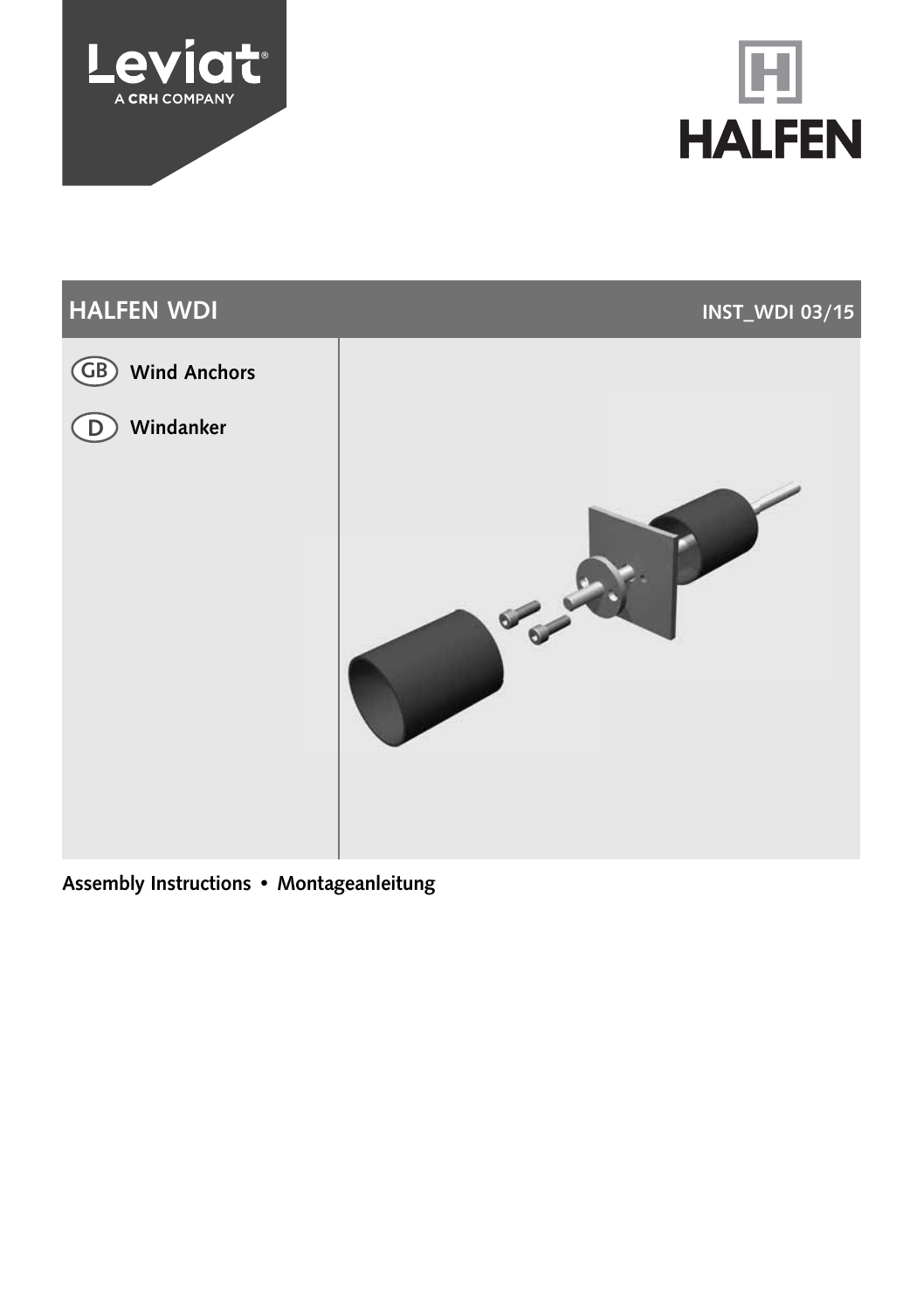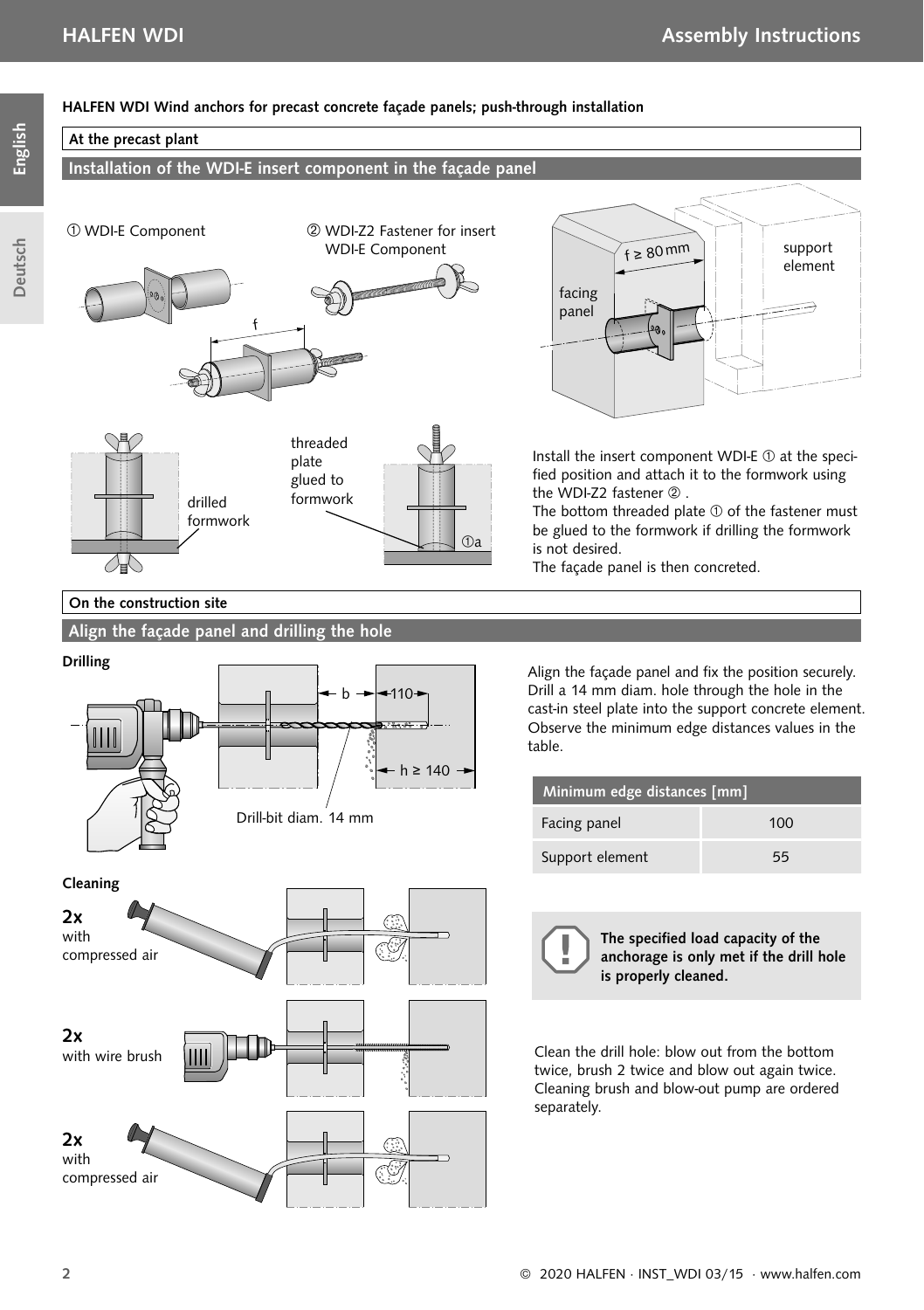# English

#### Installing the threaded rod

#### WDI Mortar set



Assemble the mortar set and place the injection cartridge into the applicator gun.

Expel a 10 cm length of mortar or two full presses of the gun until the mortar has an even grey colour. This material must be discarded. Insert the extension tube to the bottom of the drill-hole. Draw the applicator gun slowly back out of the drill hole during the filling process allowing the pressure of the mortar to determine the exiting speed. Inject about 11 ml mortar in each drill hole. Observe the processing and curing periods in the table below.



By slowly turning the threaded rod, press the rod into the drill-hole until it reaches the bottom.

injecting the mortar

The threaded rod must not be moved or subjected to load before the curing period is over.

| Processing and curing periods             |                               |                              |  |
|-------------------------------------------|-------------------------------|------------------------------|--|
| temperature [C°]<br>in the drill hole     | maximum<br>processing<br>time | minimal curing<br>period (*) |  |
| $+40^{\circ}$ C                           | 85 seconds                    | 15 minutes                   |  |
| +35 $\degree$ C up to +39 $\degree$ C     | 85 seconds                    | 20 minutes                   |  |
| +30 $^{\circ}$ C up to +34 $^{\circ}$ C   | 2 minutes                     | 25 minutes                   |  |
| + 20 $^{\circ}$ C up to + 29 $^{\circ}$ C | 4 minutes                     | 45 minutes                   |  |
| + 10 $^{\circ}$ C up to + 19 $^{\circ}$ C | 6 minutes                     | $1:20$ hours                 |  |
| +5 $\degree$ C up to +9 $\degree$ C       | 12 minutes                    | $2:00$ hours                 |  |
| + $0^{\circ}$ C up to + 4 $^{\circ}$ C    | 20 minutes                    | $3:00$ hours                 |  |
| - $4^{\circ}$ C up to - $1^{\circ}$ C     | 45 minutes                    | $5:30$ hours                 |  |
| $-5^{\circ}$ C                            | $1:30$ hours                  | $5:30$ hours                 |  |

(\*) values apply for dry concrete in the support element.



installing the threaded rod

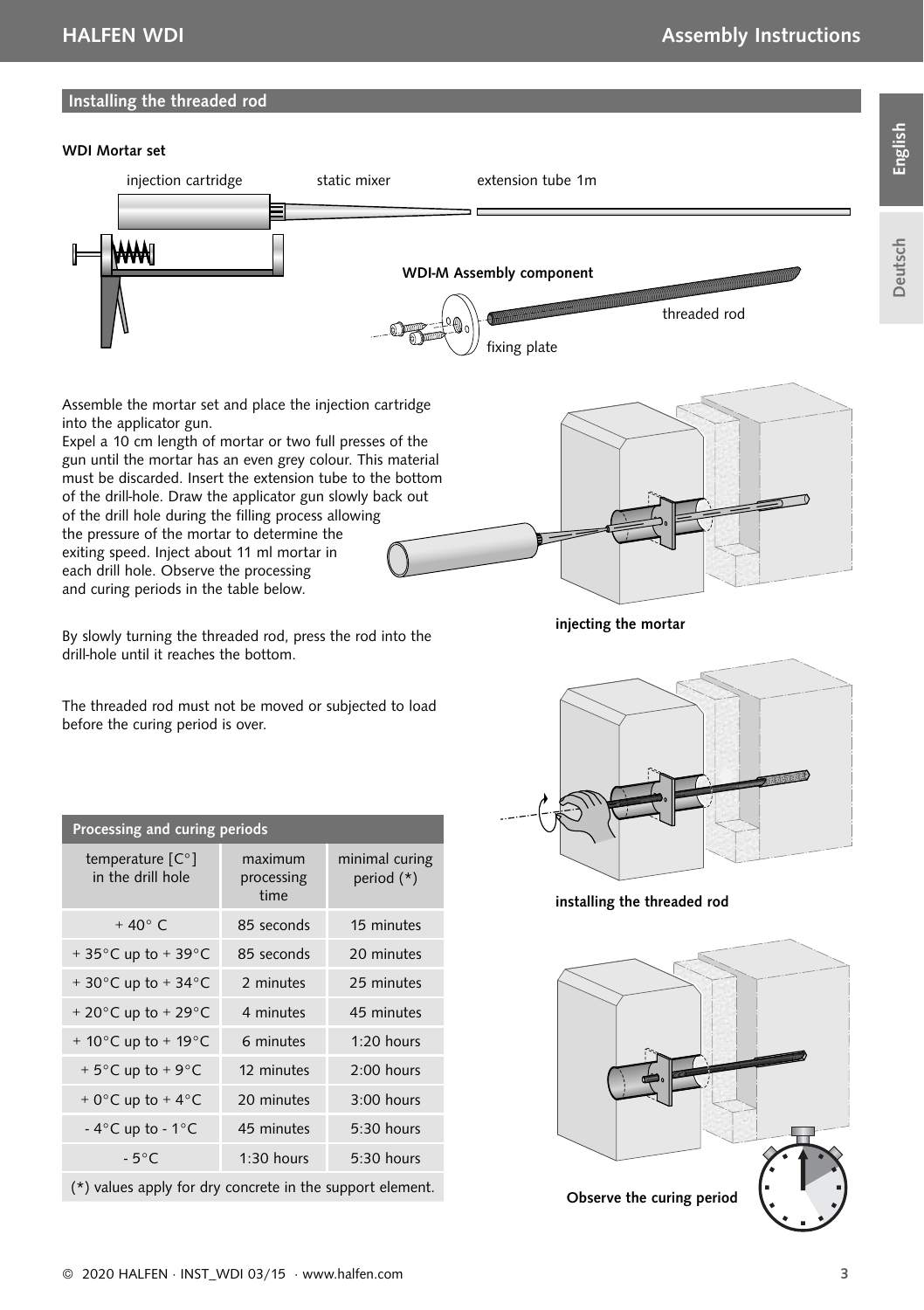#### Final assembly



turning the fixing plate to align the holes.

Use the WDI-Z5 Hex. key to screw in and tighten the 2 fixing bolts.



### Sealing the recess

Remove the external recess tube (optional) Insert an elastic layer before applying the mortar. Fill the recess with a suitable mortar.





English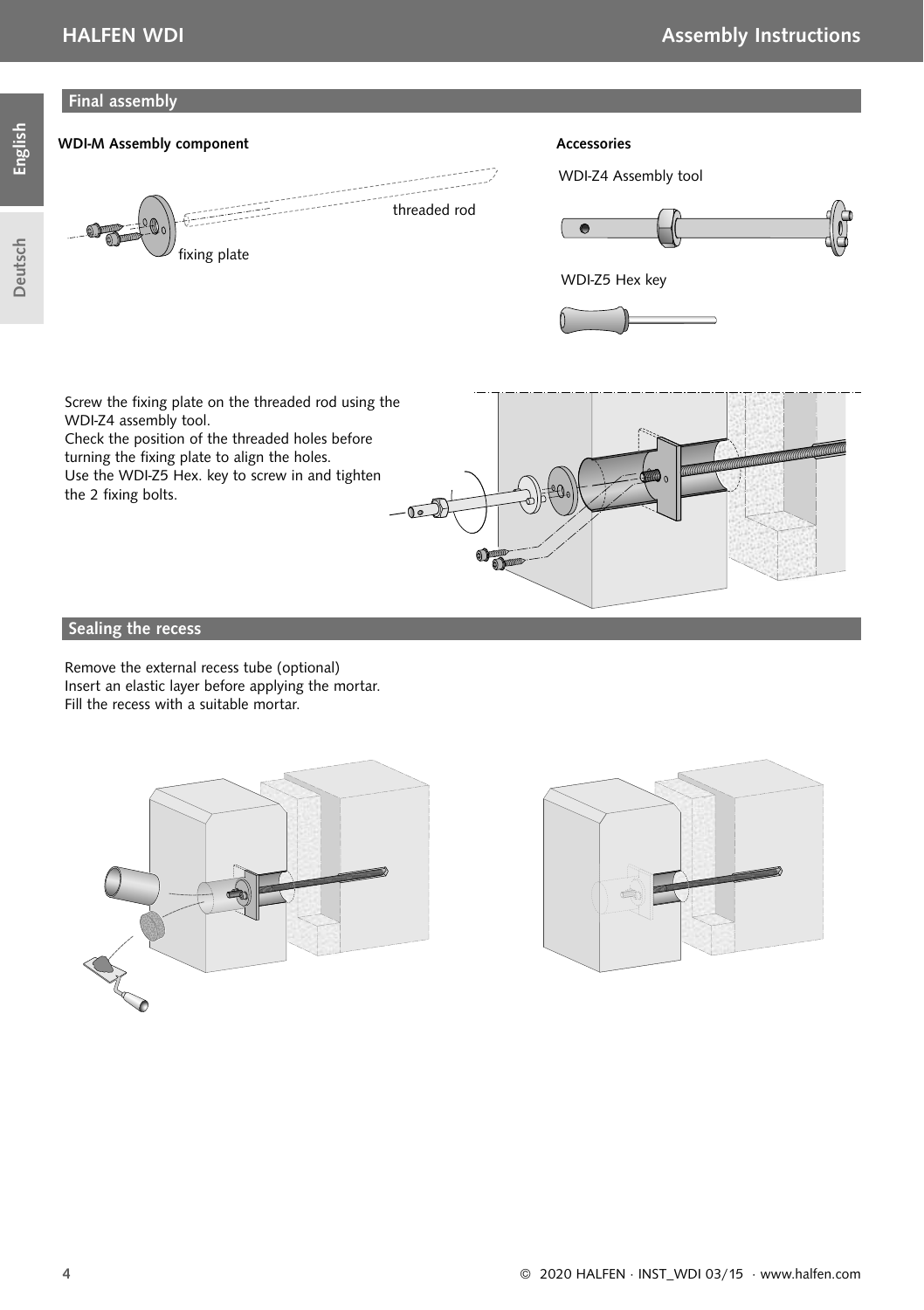Tragendes

#### HALFEN Windanker WDI für Stahlbeton-Fassadenplatten zur Durchsteckmontage

#### Im Fertigteilwerk

Montage des Einbauteils WDI-E in der Fassadenplatte

Einbauteil WDI-E Halterung WDI-Z2 für Einbauteil





Beton-Fassadenplatte Bauteil

f ≥ 80 mm

Einbauteil WDI-E  $\textcircled{1}$  exakt positionieren und mit Halterung WDI-Z2 2 an der Schalung befestigen. Bei Ausführung ohne Schalungsdurchdringung wird die untere Gewindeplatte <sub>10</sub> an die Schalung geklebt.

Fassadenplatte betonieren.

#### Auf der Baustelle

Säubern

#### Fassadenplatte ausrichten und Bohrloch herstellen



Fassadenplatte ausrichten und unbeweglich fixieren.

Bohrlochdurchmesser Ø 14 durch die Öffnung der einbetonierten Stahlplatte in den Ortbeton bohren. Die in der Tabelle angegebenen Mindestrandabstände sind einzuhalten.

| Mindestrandabstände [mm] |     |  |  |
|--------------------------|-----|--|--|
| Fassadenplatte           | 100 |  |  |
| Tragelement              | 55  |  |  |

Die angegebene Belastbarkeit der Verankerung wird nur bei ordnungsgemäßer Reinigung des Bohrloches erreicht! Das Bohrloch reinigen durch 2x Ausblasen mit der

Ausblaspumpe vom Bohrgrund, 2x Ausbürsten mit der Reinigungsbürste und 2x erneut ausblasen mit der Ausblaspumpe.

Ausblaspumpe und Reinigungsbürste bitte separat bestellen.



**Deutsch**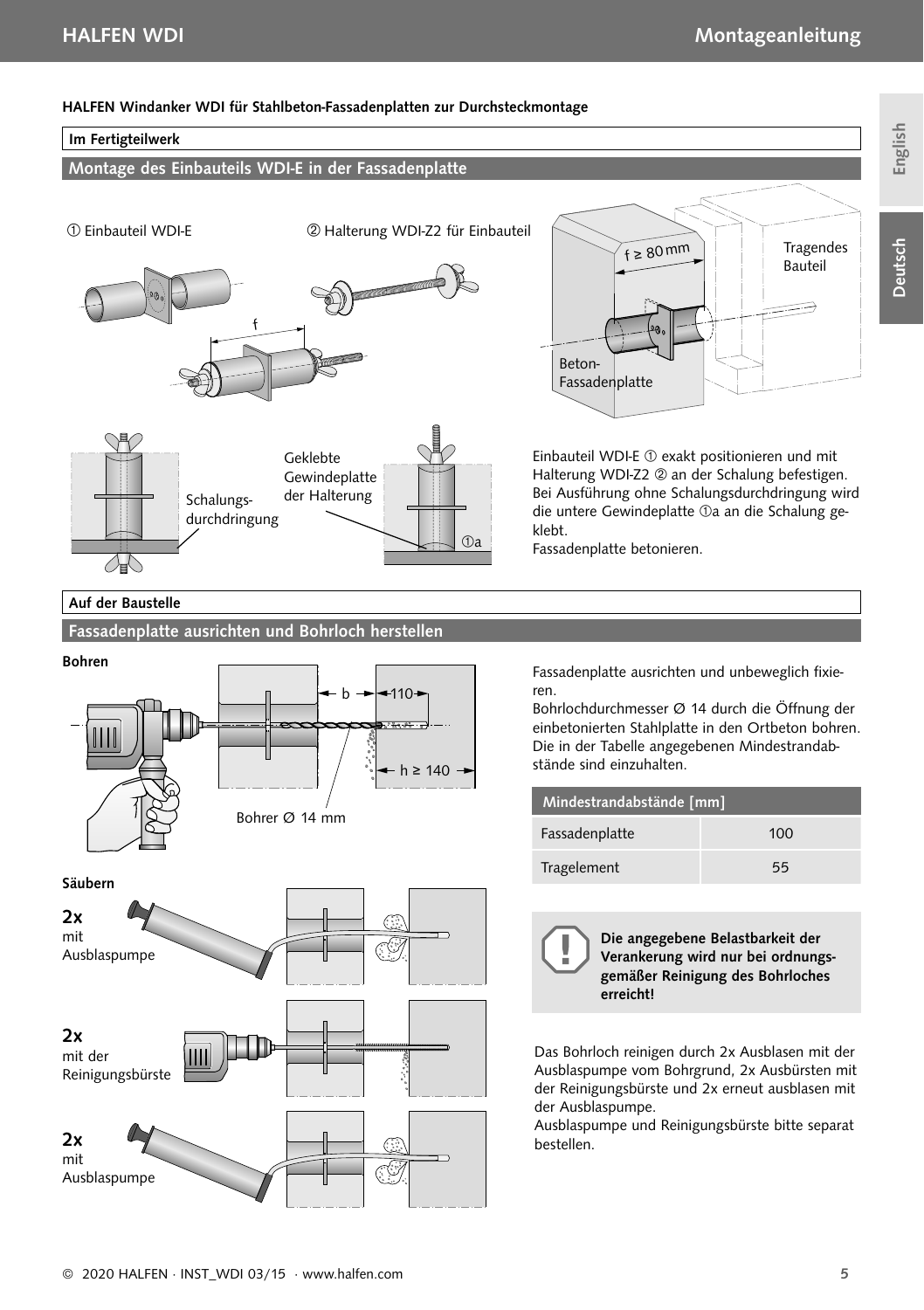Deutsch



WDI Mörtelset zusammensetzen, Mörtelkartusche in die Auspresspistole einlegen.

Ca. 2 volle Hübe oder einen 10 cm langen Mörtelstrang auspressen, bis der austretende Injektionsmörtel eine gleichmäßige graue Farbe aufweist. Dieser Vorlauf darf nicht verwendet werden. Auspresspistole während des Verfüllens — vom Bohrlochgrund beginnend langsam dem Druck folgend zurückziehen. Pro Bohrloch ca. 11 ml injizieren. Die in der Tabelle angegebenen Verarbeitungs-

und Aushärtezeiten sind zu beachten.

Gewindestab unter leichtem Drehen bis zum Bohrlochgrund einbringen. Die Ankerstange ist richtig eingesetzt, wenn an der Ankerstange, um die Bohrlochöffnung herum Mörtel austritt.

Vor Ablauf der Aushärtezeit darf die Gewindestange weder bewegt noch belastet werden.

| Verarbeitungs und Aushärtezeiten        |                                    |                                   |  |
|-----------------------------------------|------------------------------------|-----------------------------------|--|
| Temperatur $[C^{\circ}]$<br>im Bohrloch | Maximale<br>Verarbei-<br>tungszeit | Minimale<br>Aushärtezeit<br>$(*)$ |  |
| $+40^{\circ}$ C                         | 85 Sekunden                        | 15 Minuten                        |  |
| $+35^{\circ}$ C bis $+39^{\circ}$ C     | 85 Sekunden                        | 20 Minuten                        |  |
| $+30^{\circ}$ C bis $+34^{\circ}$ C     | 2 Minuten                          | 25 Minuten                        |  |
| + 20 $^{\circ}$ C bis + 29 $^{\circ}$ C | 4 Minuten                          | 45 Minuten                        |  |
| $+ 10^{\circ}$ C bis + 19 $^{\circ}$ C  | 6 Minuten                          | $1.20$ Stunden                    |  |
| $+5^{\circ}$ C bis + 9 $^{\circ}$ C     | 12 Minuten                         | 2:00 Stunden                      |  |
| $+0$ °C bis + 4°C                       | 20 Minuten                         | 3:00 Stunden                      |  |
| $-4^{\circ}$ C bis - 1 $^{\circ}$ C     | 45 Minuten                         | 5:30 Stunden                      |  |
| $-5^{\circ}$ C                          | 1:30 Stunden                       | 5:30 Stunden                      |  |
| (*) Werte gelten für trockenen Beton.   |                                    |                                   |  |

Injektion des Mörtels



Eindrehen des Gewindestabes

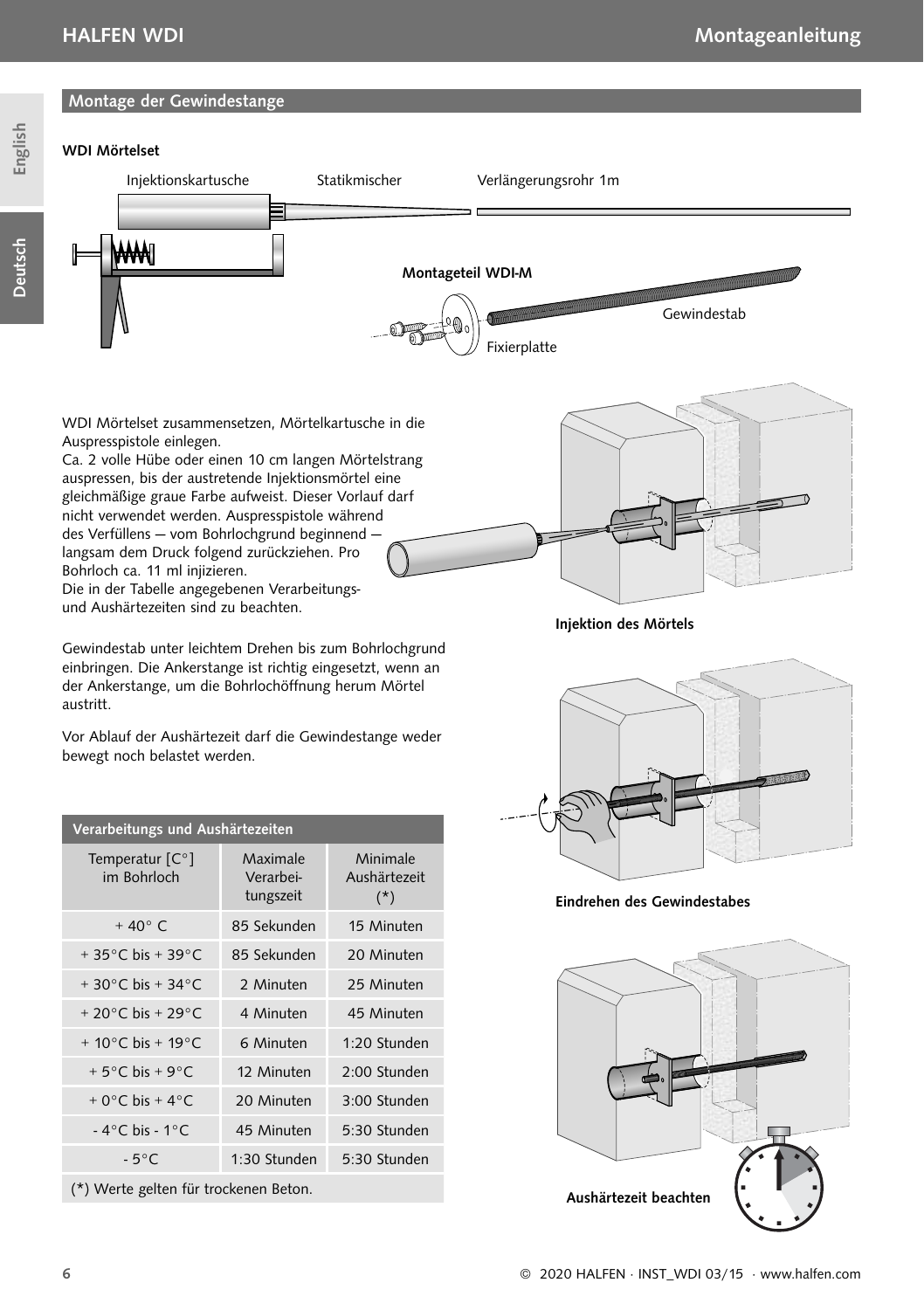#### Abschließende Montage



Aufschrauben der Fixierplatte mit dem Montagewerkzeug WDI-Z4.

Vorher die Lage der Gewindebohrungen mittels Blick in die Öffnung feststellen. Fixierplatte aufdrehen, bis die Löcher aufeinander passen. Mit dem Inbusschraubendreher WDI-Z5 die beiden Fixierschrauben eindrehen und festziehen.



#### Aussparung verschließen

Äußeres Aussparungsrohr entfernen (optional) Vor dem Verfüllen der Aussparung eine elastische Zwischenlage  $\textcircled{\scriptsize{1}}$  einbringen! Aussparung mit geeignetem Mörtel verfüllen.